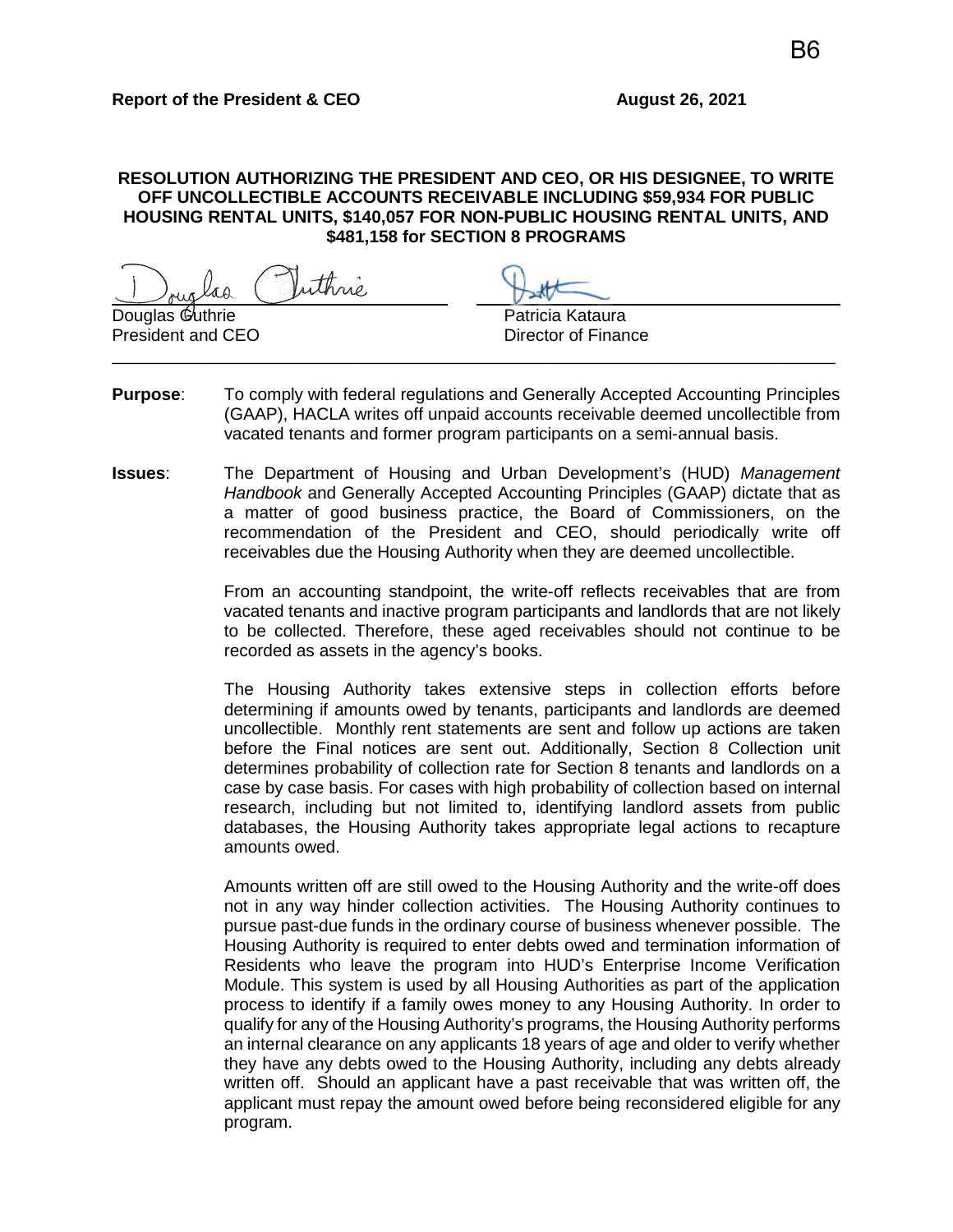## **Public Housing**

The Housing Authority collects tenant rents and other tenant charges of approximately \$37 million annually on approximately 6,429 units owned and managed by the Housing Authority.

For the seven months from September 1, 2020 through March 31, 2021, the Authority proposes to write off \$59,934 or 0.28% of total tenant rents charged for the same period.

During the COVID-19 pandemic, staff is closely monitoring rent collections; the rent collection rate from March 2020 to March 2021 averaged 98%. To support our tenants during these challenging times, the sites have engaged in additional efforts to remind tenants to pay their outstanding rent and encourage tenants to apply for the City's Emergency Rental Assistance (ERA) program, offering repayment agreements to repay their outstanding balance, and sending reminders to tenants about the ability to request interim rent reviews if there has been a loss of income.

## **Non-Public Housing (Rent Subsidy)**

The Housing Authority collects non-public housing unit tenant rents and other tenant charges of approximately \$44 million annually on 2,640 units owned by the Housing Authority and/or its non-profit instrumentalities.

The Housing Authority proposes to write off \$140,057 for the period from November 1, 2020 through May 31, 2021. This represents 0.54% of total rents charged for the same period. There was \$106,493 (76% of total proposed writeoff) due to Covid19-related impacts, primarily impacting the market side. This represents 12 vacated tenants of which four comprise \$75,714 of the proposed write-off. The delinquent rent for these four vacated tenants ranges from 7 to 12 months. Notably, no termination processes were initiated against any of these residents; all chose to leave voluntarily.

The rent collection rate from November 2020 through May 2021 averaged 94%. During the Covid-19 pandemic, the property management firms must work within applicable guidelines (federal, state, and city) to collect outstanding rents. For the affordable side, the collections are near pre-Covid-19 levels due to the ability to adjust tenant portion based on income changes. On the market side, which is more significantly impacted by pandemic-related business closures, the property management firm is sending regular reminders of outstanding rent and accepting partial payments. In addition, in collaboration with residents, property management has applied for Emergency Rental Assistance on behalf of approximately 119 residents with outstanding Covid-related balances and will continue to encourage residents to work with the program administrator throughout the application process. After the emergency period, payment plans will be offered to those households with any remaining balances in accordance with applicable guidelines.

### **Section 8 Programs**

For Calendar Year 2020, the Housing Authority paid approximately \$632.3 million to more than 13,200 private landlords on behalf of approximately 49,200 participant families.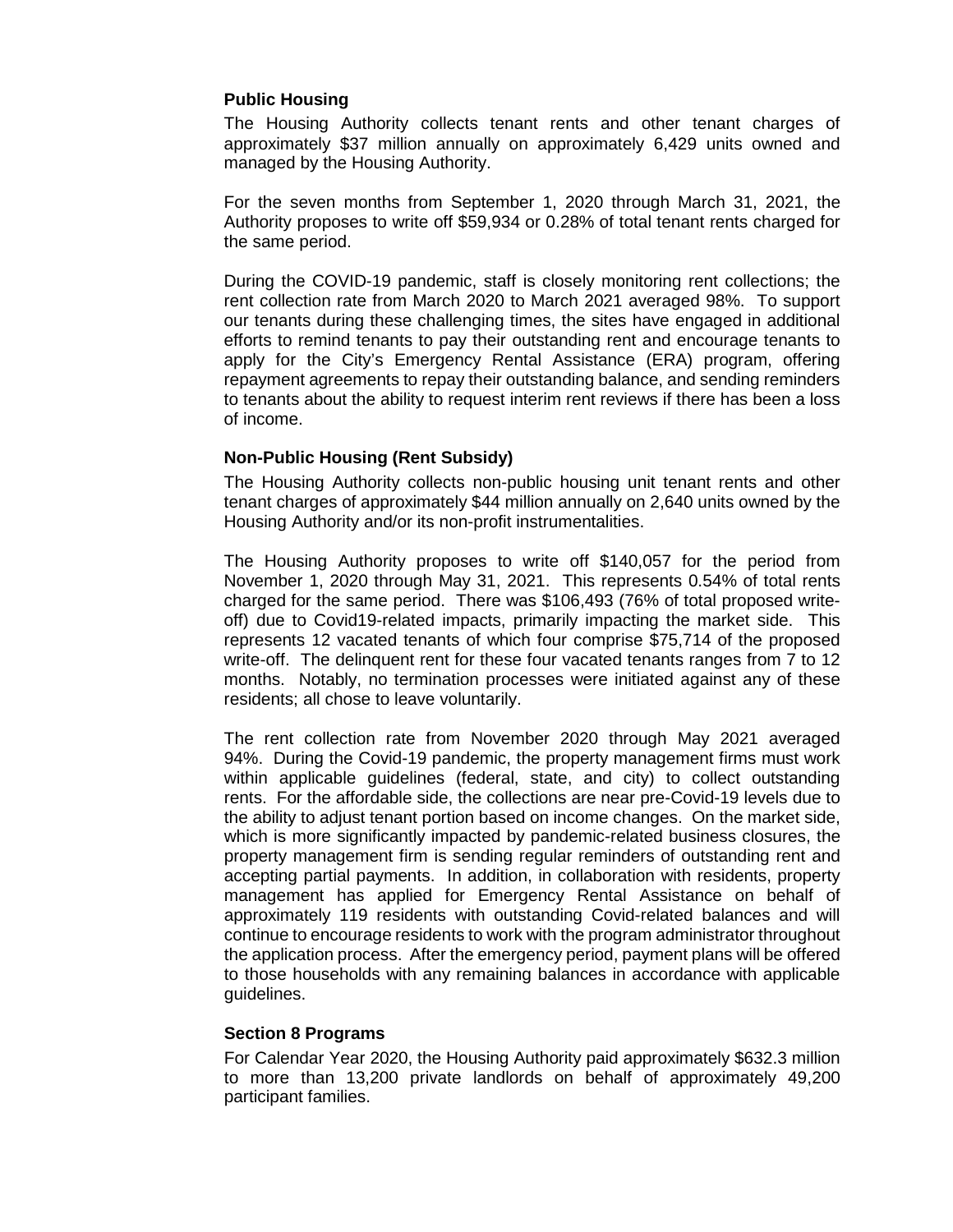The Authority proposes to write off \$481,158 or 0.08% of total housing assistance payments of a one-year period. However, this write-off amount includes receivables dating back to 2012, and as a percent of total funding for this comprehensive period, the amount written off is 0.01%.

#### **Write-Off Trend**

### **Public Housing and Non-Public Housing**

Summarized below are the average monthly write-offs for Public Housing and Rent Subsidy. The steady downward trend through December 2018, is reflective of collection efforts and repayment agreements which helps ensure fewer tenants develop significant delinquent rent balances leading to program termination.

The increase noted in 2019 in Public Housing is primarily attributed to tenants who were terminated from the program and developed significant delinquent rent balances while going through the legal process. In some cases, the legal process can take in excess of six months. During this time the delinquent balances can rapidly build up; particularly for tenants with higher rents.

The decrease noted in 2020 and 2021 in Public Housing is primarily attributed to the compliance with the multiple eviction moratoria that have been enacted on the local, state, and federal levels as well as the court closures during the COVID-19 pandemic. There have been no unlawful detainer actions filed for non-payment of rent since early March 2020. While the write-off amount is decreasing due to the pandemic with less tenants being vacated, the accounts receivable balance for current tenants has significantly increased by \$630,000 (264%) since March 2020. As stated above, tenants were encouraged to apply for the City's Emergency Rental Assistance (ERA) program and it is anticipated the ERA program will pay 100% of the delinquent rent through April 2021 for tenants accepted into the program. At this point, HUD has not waived tenant's responsibility to pay the delinquent rent and tenants will continue to be responsible for the outstanding balance until it's fully paid off.

The slight increase noted in 2018 and through the first half of 2019 in Rent Subsidy is primarily attributed to a more focused effort in evaluating and assessing probability of collection for delinquent balances while pursuing more focused collection efforts. The decrease noted from July to October 2019, is reflective of the focused efforts applied in the two prior periods. The upward trend in collection losses noted in the first half of 2020 is a direct result of the increase we have seen over the past year in the courts deferring all unlawful detainer actions based on non-payment of rent until after the emergency period.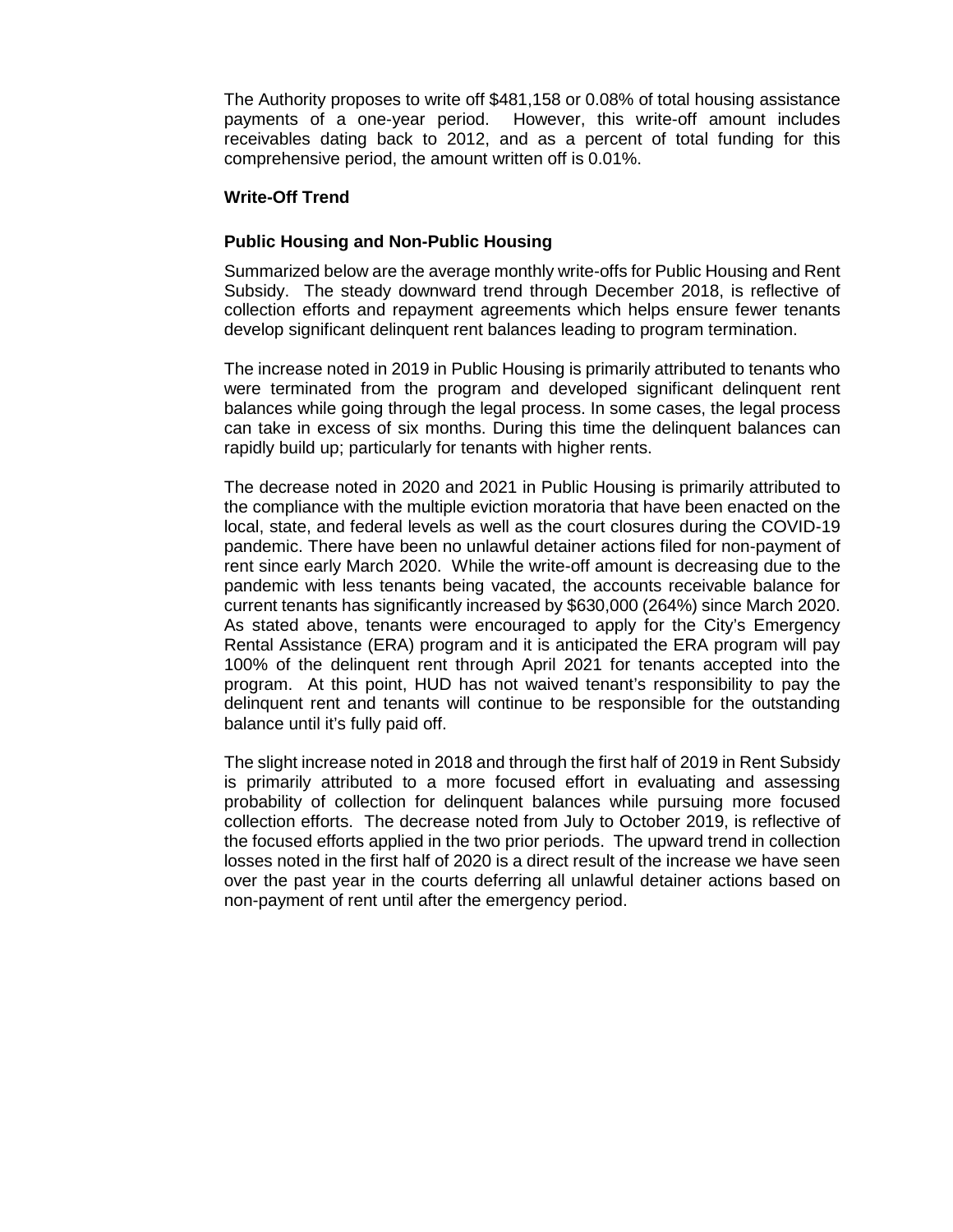

## **Section 8 Programs**

As shown in the chart below, the collectible debt requiring write-off has diminished significantly over the past several years.



The \$4 million write-off in the second half of 2017 represents the culmination of an extensive data reconciliation project. This multi-year project consisted of researching and reconciling data from various systems resulting from several years of process issues, data migration and mapping from the transition to Elite and integration between Elite and Oracle. Prior to completion of this project, the aforementioned issues prevented the Housing Authority from conducting write-offs more periodically. As anticipated at the completion of the data reconciliation project, the write-offs have diminished significantly since 2017 and have maintained at a steady level since the latter part of 2019.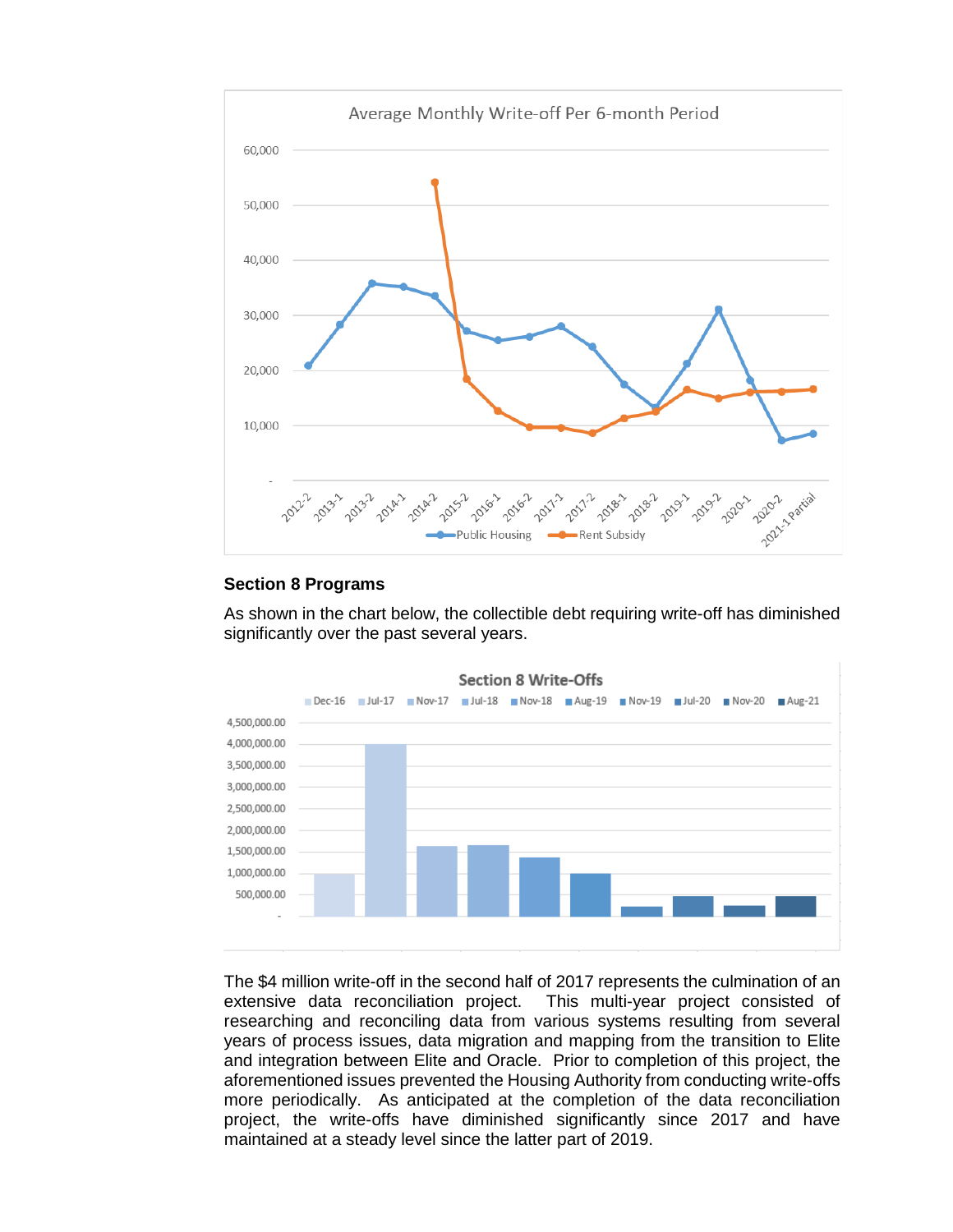## **Vision Plan**: **PATHWAYS Strategy #7: Identify opportunities to reduce operating and administrative costs so that scarce resources are maximized**

Consistent collection efforts are critical to ensure that the Housing Authority maximizes HUD resources. Timely collection of outstanding debt and timely handling of uncollectible receivables are key factors in optimizing the Authority's cash in-flows.

**Funding**: The Chief Administrative Officer confirms the following:

*Source of Funds:* In order to write off uncollectible debt, an allowance for doubtful accounts must be established which is reflected as an operating expense for each of the affected programs, including Public Housing, Rent Subsidy, and Section 8 Housing Choice Voucher Program and Special Programs.

*Budget and Program Impact:* The cost of writing off the uncollectible receivables is included in the 2021 annual operating budget.

## **Environmental Review:** Not applicable

**Section 3:** Not Applicable.

#### **Attachments:**

- 1. Resolution
- 2. Public Housing Proposed Write-off for Periods 9/1/2020 3/31/2021
- 3. Non-Public Housing Proposed Write-off for Periods 11/1/2020 5/31/2021
- 4. Section 8 Proposed Write-off as of May 31, 2021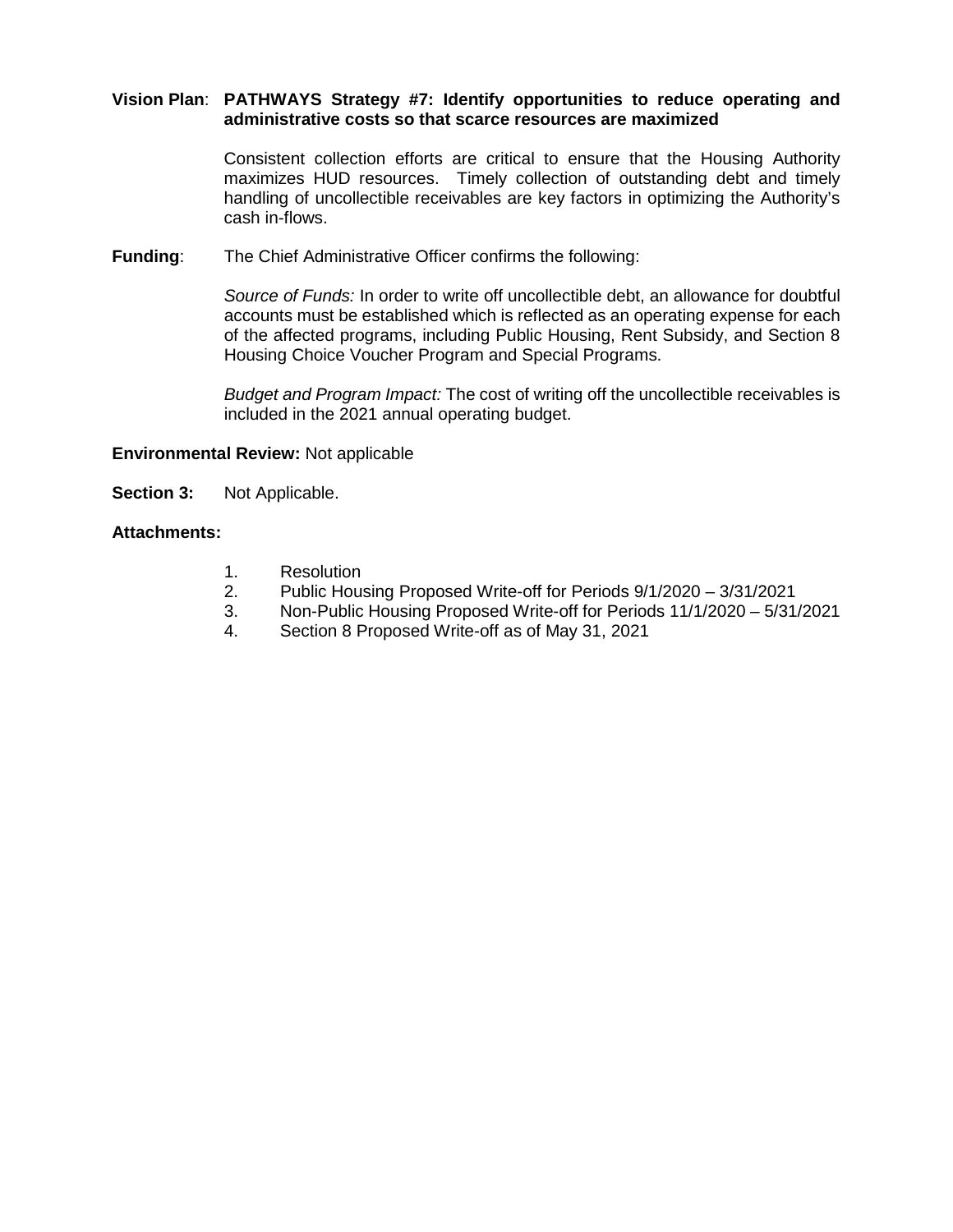**RESOLUTION NO.\_\_\_\_\_\_\_\_\_\_\_\_\_\_**

### **RESOLUTION AUTHORIZING THE PRESIDENT AND CEO, OR HIS DESIGNEE, TO WRITE OFF UNCOLLECTIBLE ACCOUNTS RECEIVABLE INCLUDING \$59,934 FOR PUBLIC HOUSING RENTAL UNITS, \$140,057 FOR NON-PUBLIC HOUSING RENTAL UNITS, AND \$481,158 for SECTION 8 PROGRAMS**

**WHEREAS**, the President and CEO has furnished a schedule reflecting delinquent accounts receivables deemed uncollectible with the recommendation that these accounts be written off;

**WHEREAS,** it is in the best interest of the Housing Authority of the City of Los Angeles to follow Generally Accepted Accounting Principles (GAAP) and periodically write off uncollectible accounts receivable so as not to overstate assets and income;

**WHEREAS,** the Code of Federal Regulations (24 CFR 902.33), as further defined by the Department of Housing and Urban Development in supplementary guidance, requires that financial reports shall be prepared in accordance with GAAP, which dictate that Accounts Receivables be stated at the net realizable value; which is the gross receivable less the allowance for doubtful accounts, and that bad debts are to be written off if accounts are deemed to be uncollectible;

**WHEREAS**, the uncollectible accounts receivables of vacated tenants for Public Housing rental units for the period beginning September 1, 2020 through March 31, 2021, totaled \$59,934;

**WHEREAS**, the uncollectible accounts receivables of vacated tenants for Non-Public Housing rental units for the period beginning November 1, 2020 through May 31, 2021, totaled \$140,057;

**WHEREAS**, the uncollectible accounts receivables for the Section 8 Programs through May 31, 2021 totaled \$481,158; and

**WHEREAS,** the removal from the books of accounts of such uncollectible accounts receivables shall not constitute a waiver by the Housing Authority of the City of Los Angeles of any of its rights to collect such amounts.

**NOW, THEREFORE, BE IT RESOLVED** by the Board of Commissioners of the Housing Authority of the City of Los Angeles that all accounts receivables on the attached schedules totaling \$59,934 for Public Housing, \$140,057 for Non-Public Housing and \$481,158 for Section 8 Programs are hereby deemed to be uncollectible, and the President and CEO is authorized to reduce the allowance for doubtful accounts to the applicable developments and programs affected thereby.

**BE IT FURTHER RESOLVED** that this Resolution shall take effect immediately.

JAMES JOHNSON CITY OF LOS ANGELES

APPROVED AS TO FORM: HOUSING AUTHORITY OF THE

BY: \_\_\_\_\_\_\_\_\_\_\_\_\_\_\_\_\_\_\_\_\_\_\_ BY: \_\_\_\_\_\_\_\_\_\_\_\_\_\_\_\_\_\_\_\_\_\_\_\_\_

General Counsel Chairperson Cielo Castro

DATE ADOPTED:  $\blacksquare$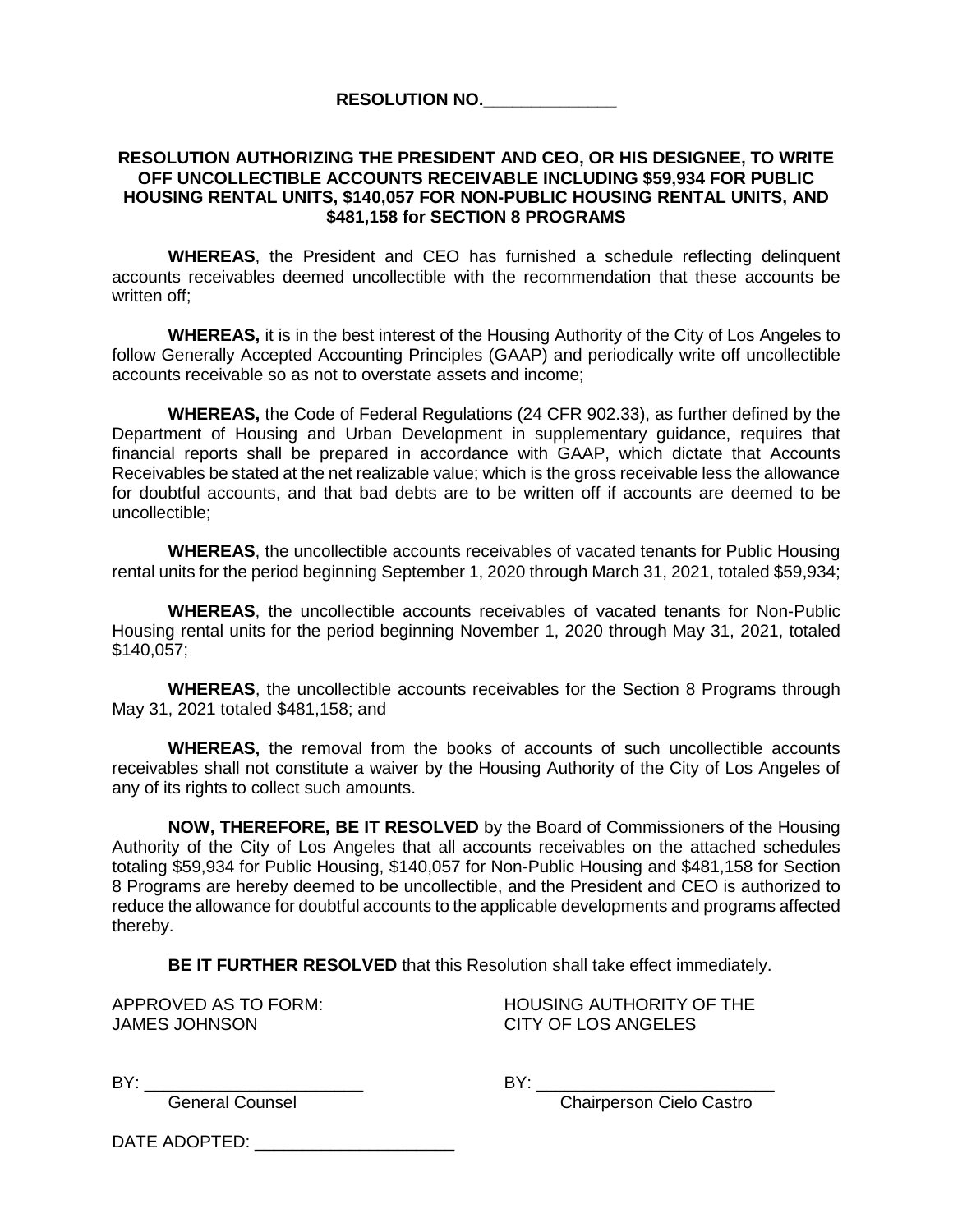# **09/01/2020 - 03/31/2021 Detail by Property Attachment 2 - Public Housing Proposed Write-off for Periods**

| <b>Property</b>                | <b>Site Name</b>  | <b>Resident ID</b> | <b>Tenant AR Property</b> |                                 | <b>Site Name</b>       | <b>Resident ID</b> | <b>Tenant AR</b> |
|--------------------------------|-------------------|--------------------|---------------------------|---------------------------------|------------------------|--------------------|------------------|
| 4001                           | Ramona Gardens    | t0001384           |                           | 533 4015                        | Pueblo del Rio Ext     | t0004367           | 143              |
|                                |                   | t0001425           | 178                       |                                 |                        | t0004418           | 578              |
|                                |                   | t0001428           | 1,768                     |                                 |                        | t0089011           | 1,165            |
|                                |                   | t0001442           | 899                       | <b>Pueblo del Rio Ext Total</b> |                        |                    | 1,887            |
| <b>Ramona Gardens Total</b>    |                   |                    | 3,378                     | 4016                            | Jordan Downs           | t0004614           | 2,674            |
| 4003                           | Pueblo del Rio    | t0001555           | 326                       |                                 |                        | t0004738           | 1,025            |
|                                |                   | t0001707           | 268                       |                                 |                        | t0036884           | 205              |
|                                |                   | t0001709           | 210                       | <b>Jordan Downs Total</b>       |                        |                    | 3,904            |
|                                |                   | t0004313           | 2,382                     | 4017                            | Rancho San Pedro Ext   | t0019321           | 1,946            |
|                                |                   | t0006722           | 48                        | Rancho San Pedro Ext Total      |                        |                    | 1,946            |
|                                |                   | t0012897           | 138                       | 4019                            | <b>Imperial Courts</b> | t0005216           | 2,476            |
| <b>Pueblo del Rio Total</b>    |                   |                    | 3,372                     |                                 |                        | t0005683           | 3,119            |
| 4004                           | Rancho San Pedro  | t0001971           | 328                       |                                 |                        | t0005724           | 2,509            |
|                                |                   | t0002015           | 524                       |                                 |                        | t0005764           | 632              |
|                                |                   | t0003093           | 339                       |                                 |                        | t0005869           | 16               |
|                                |                   | t0005313           | 4,743                     |                                 |                        | t0014664           | 168              |
|                                |                   | t0005330           | 269                       |                                 |                        | t0015098           | 203              |
| <b>Rancho San Pedro Total</b>  |                   |                    | 6,203                     |                                 |                        | t0018854           | 592              |
| 4006                           | William Mead      | t0002267           | 180                       |                                 |                        | t0024960           | 421              |
|                                |                   | t0002573           | 521                       |                                 |                        | t0029982           | 1,846            |
|                                |                   | t0024276           | 461                       |                                 |                        | t0049463           | 53               |
| <b>William Mead Total</b>      |                   |                    | 1,161                     | <b>Imperial Courts Total</b>    |                        |                    | 12,035           |
| 4007                           | Estrada Courts    | t0002508           | 1,088                     | 4021                            | Mar Vista Gardens      | t0006141           | 0                |
|                                |                   | t0002683           | 38                        |                                 |                        | t0006306           | 2,241            |
|                                |                   | t0002719           | 324                       |                                 |                        | t0006322           | 303              |
|                                |                   | t0002774           | 309                       |                                 |                        | t0006335           | 54               |
| <b>Estrada Courts Total</b>    |                   |                    | 1,759                     |                                 |                        | t0006453           | 2,235            |
| 4008                           | Rose Hills Courts | t0005066           | 239                       |                                 |                        | t0006504           | 1,632            |
| <b>Rose Hills Courts Total</b> |                   |                    | 239                       | <b>Mar Vista Gardens Total</b>  |                        |                    | 6,465            |
| 4010                           | Gonzaque Village  | t0003121           |                           | 225 4022                        | San Fernando Gardens   | t0027238           | 376              |
|                                |                   | t0003130           | 2                         | San Fernando Gardens Total      |                        |                    | 376              |
| <b>Gonzaque Village Total</b>  |                   |                    | 227                       | 4224                            | Pico Gardens           | t0007498           | 2,110            |
| 4013                           | Nickerson Gardens | t0003050           | 2,935                     |                                 |                        | t0060857           | 909              |
|                                |                   | t0003281           | 372                       | <b>Pico Gardens Total</b>       |                        |                    | 3,019            |
|                                |                   | t0003381           | 578                       | <b>Grand Total</b>              |                        |                    | 59,934           |
|                                |                   | t0003442           | 621                       |                                 |                        |                    |                  |
|                                |                   | t0003498           | 1,057                     |                                 |                        |                    |                  |
|                                |                   | t0003800           | 1,661                     |                                 |                        |                    |                  |
|                                |                   | t0003990           | 194                       |                                 |                        |                    |                  |
|                                |                   | t0013793           | 152                       |                                 |                        |                    |                  |
|                                |                   | t0019522           | 147                       |                                 |                        |                    |                  |
|                                |                   | t0026071           | 5,930                     |                                 |                        |                    |                  |
|                                |                   | t0028392           | 281                       |                                 |                        |                    |                  |
|                                |                   | t0029507           | 36                        |                                 |                        |                    |                  |
| <b>Nickerson Gardens Total</b> |                   |                    | 13,963                    |                                 |                        |                    |                  |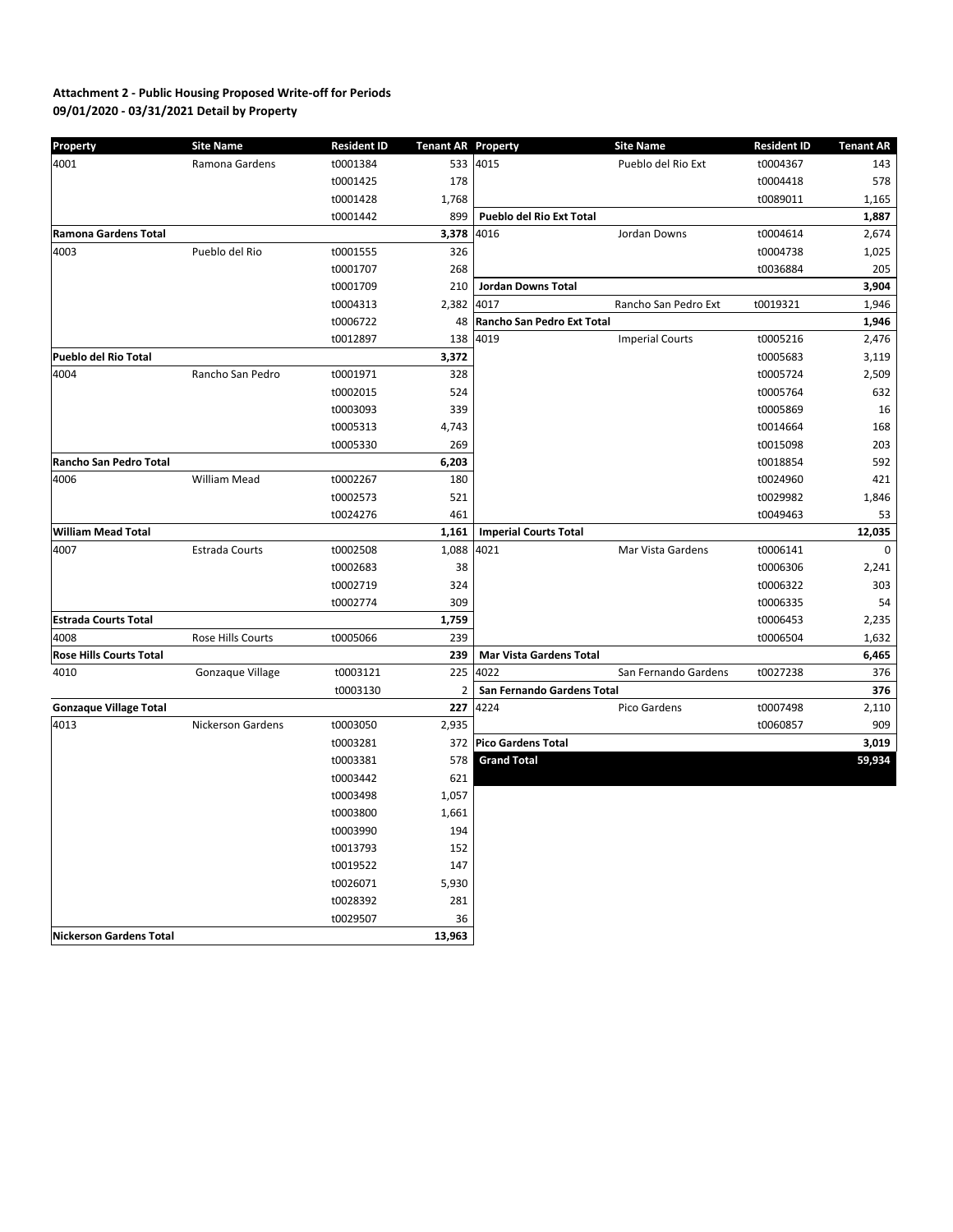**Attachment 3 - Non-Public Housing Proposed Write-off for Periods 11/1/2020 - 5/31/2021 Tenants Vacated as of 5/31/2021 (Detail by Property)**

| Fund #  | Property                  | <b>Tenant ID</b> | Amount    | <b>Additional Notes</b> |
|---------|---------------------------|------------------|-----------|-------------------------|
| 8004    | Las Palmas Gardens        | t0090690         | \$<br>486 |                         |
| 8011    | <b>Browing Apts</b>       | t0000148         | 4,901     |                         |
| 8012    | Coronado Villas           | t0000154         | 134       |                         |
| 8054    | Gibson Manor              | t8054309         | 241       |                         |
| 8055    | California Apts           | t0044988         | 10,824    |                         |
| 8056    | Arthur K Snyder Villa     | t8056400         | 422       |                         |
| 8056    | Arthur K Snyder Villa     | t8056442         | 1,429     |                         |
| 8056    | Arthur K Snyder Villa     | t0098504         | 512       |                         |
| 8058    | <b>Independent Square</b> | t8058516         | 168       |                         |
| 8058    | <b>Independent Square</b> | t8058547         | 802       |                         |
| 8058    | Independent Square        | t0069884         | 318       |                         |
| 8058    | Independent Square        | t0083190         | 610       |                         |
| 8058    | <b>Independent Square</b> | t8058601         | 400       |                         |
| 8058    | Independent Square        | t8058626         | 182       |                         |
| 8058    | <b>Independent Square</b> | t8058640         | 373       |                         |
| 8065    | <b>Union Tower</b>        | t0122404         | 17        |                         |
| 8070    | Reseda East Apartments    | t0129681         | 43        |                         |
| 8071    | Reseda Manor Apartments   | t0129780         | 472       |                         |
| 8021    | Leeward Place             | t8021308         | 2,850     | Covid-related           |
| 8022    | San Marino                | t0085782         | 900       |                         |
| 8023    | <b>Huntington Ridge</b>   | t0117431         | 1,442     | Covid-related           |
| 8024    | Reflections @ Barbara Ann | t0100873         | 391       |                         |
| 8028    | Reflections @ Wyandotte   | t0087809         | 4         |                         |
| 8028    | Reflections @ Wyandotte   | t8028312         | 931       |                         |
| 8031    | Parthenia                 | t0078534         | 1,170     |                         |
| 8036    | 140 E 120th St            | t8036170         | 624       |                         |
| 8037    | 6108 Victoria Ave         | t0098474         | 3,228     |                         |
| 8048-04 | 14743 Friar St            | t0055729         | 4,336     | Covid-related           |
| 8049-02 | 11442 Emelita St          | t0101480         | 86        |                         |
| 8051-04 | 205 & 207 Opp St          | t0073892         | 1,295     |                         |
| 8051-05 | 2326 Ridgeley Dr          | t0092432         | 9,332     | Covid-related           |
| 8051-11 | 563 W 92nd St             | t0113613         | 8,350     | Covid-related           |
| 8052-01 | 1059 E 48th St            | t0113535         | 25,073    | Covid-related           |
| 8063    | <b>Tobias Apts</b>        | t0121756         | 1,544     | Covid-related           |
| 8063    | <b>Tobias Apts</b>        | t0121760         | 13,687    | Covid-related           |
| 8063    | <b>Tobias Apts</b>        | t0121785         | 1,225     | Covid-related           |
| 8064    | Clemson-Corbett           | t8003065         | 134       |                         |
| 8064    | Clemson-Corbett           | t8003123         | 75        |                         |
| 8067    | <b>Bella Vista</b>        | t0103202         | 2,392     |                         |
| 8067    | <b>Bella Vista</b>        | t8047122         | 13,192    | Covid-related           |
| 8067    | <b>Bella Vista</b>        | t0091664         | 23,762    | Covid-related           |
| 8072    | Gibraltar                 | t0133561         | 1,700     | Covid-related           |

| Total \$                 | 140,057 |  |  |
|--------------------------|---------|--|--|
|                          |         |  |  |
| Covid-related $$106,493$ |         |  |  |
| % of Total               | 76%     |  |  |